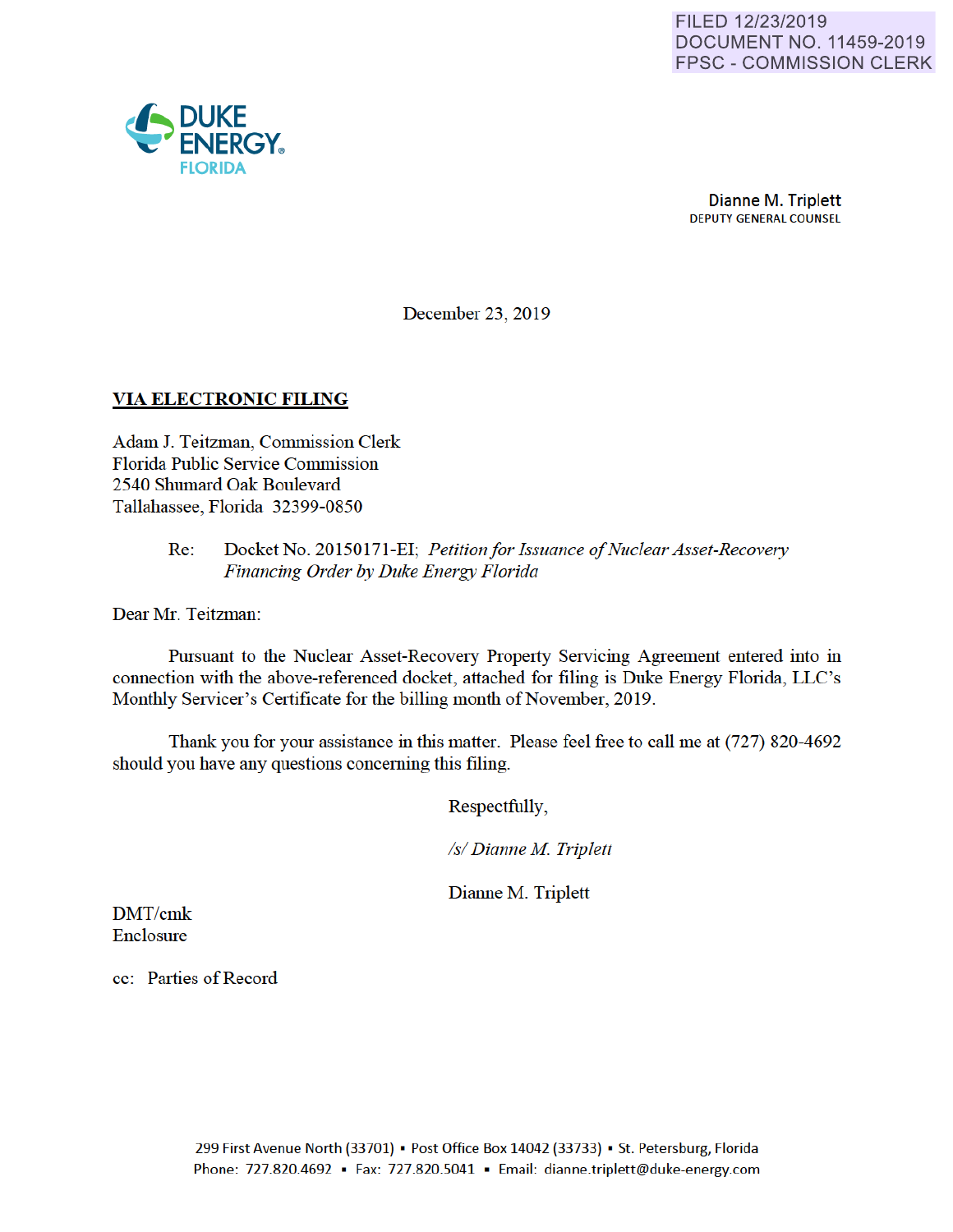# **CERTIFICATE OF SERVICE**

I HEREBY CERTIFY that a true and correct copy of the foregoing has been furnished via electronic mail to the following this 23<sup>rd</sup> day of December, 2019.

|                                             | /s/ Dianne M. Triplett            |  |  |
|---------------------------------------------|-----------------------------------|--|--|
|                                             | Attorney                          |  |  |
|                                             |                                   |  |  |
| Theresa Tan                                 | C. Rehwinkel / J. Kelly           |  |  |
| Office of the General Counsel               | Office of Public Counsel          |  |  |
| <b>Florida Public Service Commission</b>    | c/o The Florida Legislature       |  |  |
| 2540 Shumard Oak Blyd.                      | 111 West Madison Street, Room 812 |  |  |
| Tallahassee, FL 32399-0850                  | Tallahassee, FL 32399-1400        |  |  |
| <u>ltan@psc.state.fl.us</u>                 | kelly.jr@leg.state.fl.us          |  |  |
|                                             | rehwinkel.charles@leg.state.fl.us |  |  |
| Jon C. Moyle, Jr. / Karen A. Putnal         |                                   |  |  |
| 118 North Gadsden Street                    | James W. Brew                     |  |  |
| Tallahassee, FL 32301                       | 1025 Thomas Jefferson Street, NW  |  |  |
| jmoyle@moylelaw.com                         | Eighth Floor, West Tower          |  |  |
| kputnal@moylelaw.com                        | Washington, DC 20007-5201         |  |  |
|                                             | jbrew@smxblaw.com                 |  |  |
| Robert Scheffel Wright / John T. LaVia, III |                                   |  |  |
| 1300 Thomaswood Drive                       |                                   |  |  |
| Tallahassee, FL 32308                       |                                   |  |  |
| schef@gbwlegal.com                          |                                   |  |  |
| jlavia@gbwlegal.com                         |                                   |  |  |
|                                             |                                   |  |  |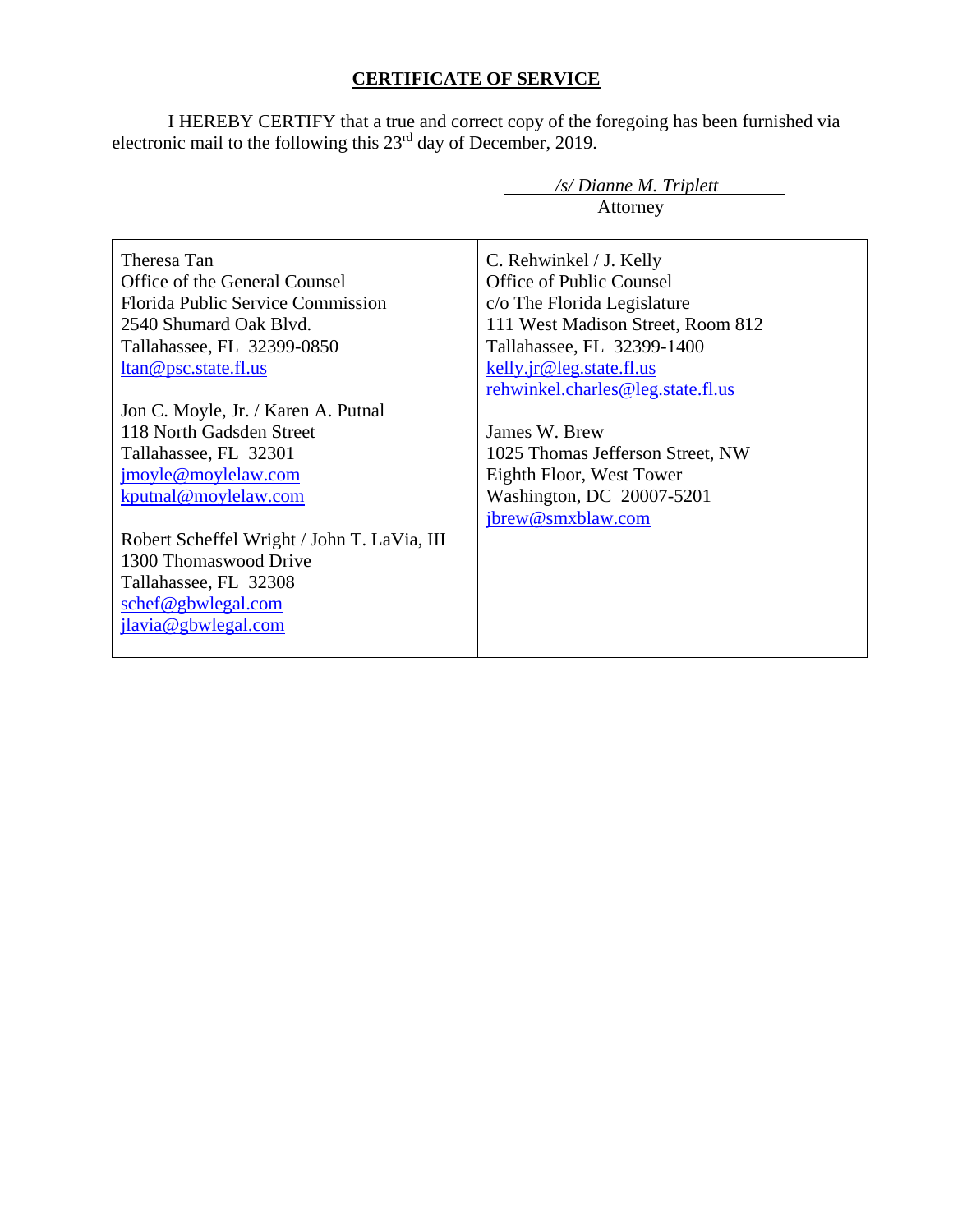## **MONTHLY SERVICER'S CERTIFICATE DUKE ENERGY FLORIDA PROJECT FINANCE, LLC**

## \$1,294,290,000 Series A Senior Secured Nuclear Asset-Recovery Bonds

Pursuant to SECTION 3.0l(b) of the Nudear Asset-Recovery Property Servicing Agreement dated as of June 22, 2016 by and between Duke Energy Florida, Inc., as Servicer, and Duke Energy Florida Project Finance, LLC, as Issuer (the "Servicing Agreement"), the Servicer does hereby certify **as** follows:

Capitalized terms used but not defined in this Monthly Servicer's Certificate have their respective meanings as set forth in the Servicing Agreement. References herein to certain sections and subsections are references to the respective sections or subsections of the Servicing Agreement.

Current BILLING MONTH: November2019

#### Current BILLING MONTH: 10/29/2019 - 11/26/2019

| Standard Billing for prior BILLING MONTH: October 2019         |       |                      |       |
|----------------------------------------------------------------|-------|----------------------|-------|
| <b>Residential Total Billed</b>                                | \$    |                      |       |
| Residential NUCLEAR ASSET-RECOVERY CHARGE ("NARC") Billed      |       | 251,906,850          |       |
|                                                                |       | 4,565,596            | 1.81% |
| General Service Non-Demand Total Billed                        |       | 27,739,225           |       |
| General Service Non-Demand NARC Billed                         |       | 483,972              | 1.74% |
|                                                                |       |                      |       |
| General Service Billed                                         |       | 1,510,180            |       |
| <b>General Service NARC Billed</b>                             |       | 24,078               | 1.59% |
| General Service Demand Total Billed                            |       |                      |       |
| General Service Demand NARC Billed                             |       | 118,447,987          |       |
|                                                                |       | 2,285,874            | 1.93% |
| Curtailable Total Billed                                       |       | 805,556              |       |
| Curtailable NARC Billed                                        |       | 14,845               | 1.84% |
|                                                                |       |                      |       |
| Interruptible Total Billed                                     |       | 11,446,535           |       |
| Interruptible NARC Billed                                      |       | 299,186              | 2.61% |
| Lighting Total Billed                                          |       |                      |       |
| <b>Lighting NARC Billed</b>                                    |       | 2,185,433            |       |
|                                                                |       | 8,784                | 0.40% |
| YTD Net Write-offs as a % of Total Billed Revenue (see Note 1) |       |                      |       |
| Non-Residential Class Customer Write-offs                      |       |                      |       |
| Residential Class Customer Write-offs                          |       |                      |       |
| <b>Total Write-offs</b>                                        | 0.20% |                      |       |
|                                                                |       |                      |       |
| Aggregate NARC Collections (see Note 2)                        |       |                      |       |
| <b>Total NARC Remitted for Current BILLING MONTH</b>           |       |                      |       |
| Residential NARC Collected                                     | \$    |                      |       |
| General Service Non-Demand NARC Collected                      |       | 4,893,293<br>518,724 |       |
| General Service NARC Collected                                 |       |                      |       |
| General Service Demand NARC Collected                          |       | 25,524               |       |
| <b>Curtailable NARC Collected</b>                              |       | 2,449,528            |       |
| Interruptible NARC Collected                                   |       | 17,291               |       |
| <b>Lighting NARC Collected</b>                                 |       | 320,291              |       |
| <b>Sub-Total of NARC Collected</b>                             | \$    | 9,057                |       |
|                                                                |       | 8,233,708            |       |
| <b>Total Current NARC Collected and Remitted</b>               | \$    | 8,233,708            |       |
|                                                                |       |                      |       |